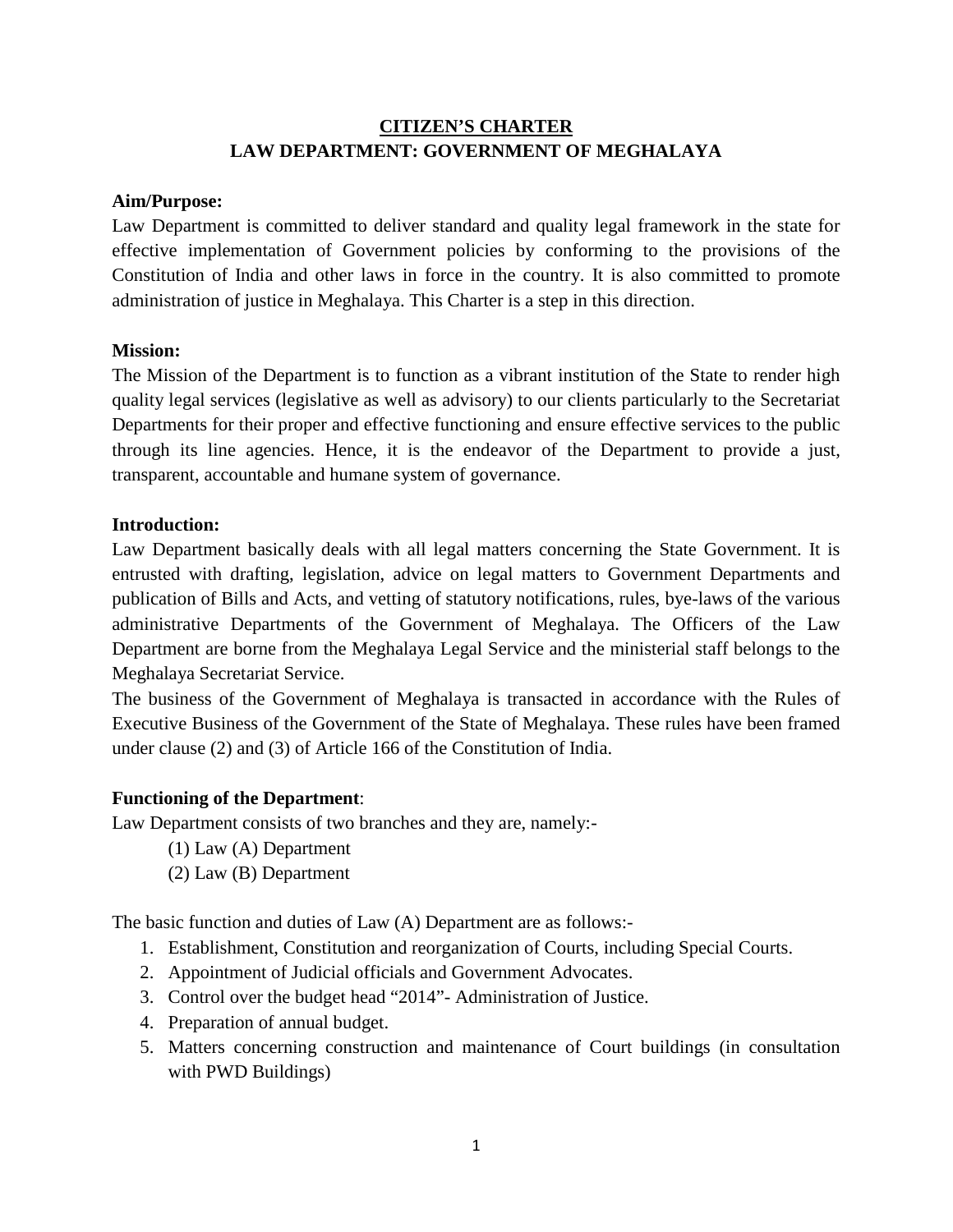- 6. Budget and Financial Administration Payment of fees and other expenses of State Counsels in Supreme Court of India/High Court Advocates/ Government Lawyers in the District Courts.
- 7. Conferring of judicial powers to Executive Magistrates on the recommendations of the District Magistrates.
- 8. Conferring of Magisterial & Judicial powers on all Meghalaya Civil Services Officers and other officers of Government during election;

The basic function and duties of Law (B) Department are as follows:-

- 1. Legislation and Subordinate Legislation
	- (1) Drafting and vetting of Bills, Ordinances, Statutory Rules, Orders and Notifications and giving advice on legislation measures;
	- (2) Promulgation of Ordinance by the Governor;
	- (3) Obtaining assent of the Governor and the President to Bills passed by the State Legislature and publishing them;
	- (4) Compilations of State Acts;
	- (5) Vetting of Bills, Rules, and Regulations of District Councils requiring assent or approval of the Governor;
	- (6) Translation of Acts into Garo and Khasi Language; and
	- (7) Revision of Acts and amendments thereof.
- 2. Legal Opinion and Advice
	- (1) Examine various issues received from various Departments and to tender legal opinion and advice to concerned Departments of the Government of Meghalaya.
	- (2) Drafting and vetting of oaths, deeds, agreements and other instruments to be executed by the Government.
- 3. Judicial Administration
	- (1) To make necessary arrangements for conduct of State cases, appeals etc. in all Courts including High Court and Supreme Court in which the State or any of its Departments/Functionaries is a Party;
	- (2) Matters relating to implementation of Judgment and Orders including Supreme Court Judgment/Orders passed by High Court of other State Government;
	- (3) Mercy petitions, pardon and commutation of sentences of convicts;
	- (4) Matters relating to Tribunals.

#### **Other Establishments under Law Department**

The Department has offices of the following nature under it –

- (1) Meghalaya State Legal Services Authority.
- (2) Law Commission.
- (3) Office of Advocate General, Additional Advocate General and Senior Government Advocate/GA.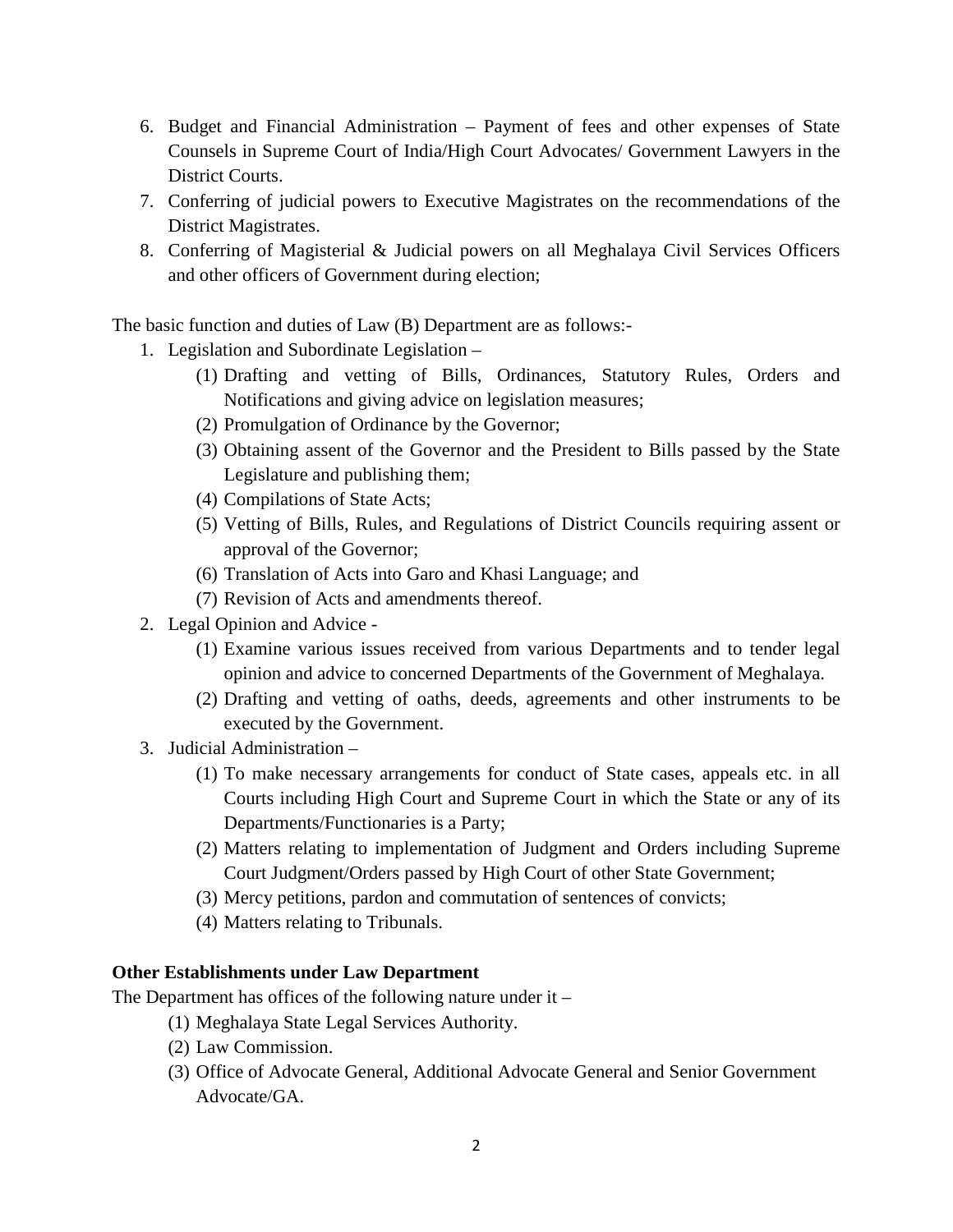**Details of services available in Law Department under various Statutes/Rules/Executive Orders**

| Sl.            | <b>Central acts/State Acts/</b>               | Administered/     | <b>Services available</b>           |
|----------------|-----------------------------------------------|-------------------|-------------------------------------|
| No.            | <b>Executive orders</b>                       | <b>Dealt with</b> |                                     |
| $\mathbf{1}$   | The Notaries Act, 1952                        | Law (A) Deptt.    | <b>Appointment of Notaries</b>      |
| $\overline{2}$ | The Legal Services                            | Law (A) Deptt.    | <b>Appointment of Members</b>       |
|                | Authorities Act, 1987                         |                   |                                     |
| 3              | The Official Trustees Act,                    | Law (A) Deptt.    | Appointment of members of Earle     |
|                | 1913                                          |                   | holiday Home Trust                  |
| $\overline{4}$ | <b>Under Rules of</b>                         | Law (A) Deptt.    | Appointment of Judges/Judicial      |
|                | Administration of Justice                     |                   | Magistrates in Districts Courts and |
|                | and Police, and Meghalaya                     |                   | Executive Magistrates (Judicial) in |
|                | <b>Autonomous Districts</b>                   |                   | Districts where judiciary is not    |
|                | Administration of Justice                     |                   | separated.                          |
|                | Act.                                          |                   |                                     |
| 5              | Notification under Section                    | Law (A) Deptt.    | Appointment of PPs/APPs/AGPs        |
|                | 24 of the Code of Criminal                    |                   |                                     |
|                | Procedure.                                    |                   |                                     |
| 6              | Fast Track Courts in 3                        | Law (A) Deptt.    | Appointment of Judges               |
|                | districts in Shillong, Tura                   |                   |                                     |
|                | and Jowai                                     |                   |                                     |
| $\tau$         | Special Court for rape cases                  | Law (A) Deptt.    | Appointment of Judicial             |
|                | in Nongstoin under CrPC.                      |                   | Magistrate, First Class or Second   |
|                |                                               |                   | Class.                              |
| 8              | Under Motor Vehicles Act,                     | Law (A) Deptt.    | <b>Appointment of Tribunal</b>      |
| 9              | 1988.                                         |                   |                                     |
|                | <b>Under Narcotics Drugs</b>                  | Law (A) Deptt.    | Appointment of Special Judge        |
|                | <b>Pscycotrophic Substances</b><br>Act, 1985. |                   |                                     |
| 10             | Under Prevention of                           | Law (A) Deptt.    | Appointment of Special Judge        |
|                | Corruption Act, 1988.                         |                   |                                     |
| 11             | <b>Under Land</b>                             | Law (A) Deptt.    | Appointment of Reference Court      |
|                | Acquisition Act, 1894                         |                   |                                     |
| 12             | <b>Under Industrial Tribunal</b>              | Law (A) Deptt.    | Appointment of Tribunal             |
|                | Act, 1947                                     |                   |                                     |
| 13             | Under Electricity Act, 2003                   | Law (A) Deptt.    | Appointment of Special Judge        |
| 14             | Under WAKF Act, 1995.                         | Law (A) Deptt.    | <b>WAKF Tribunal</b>                |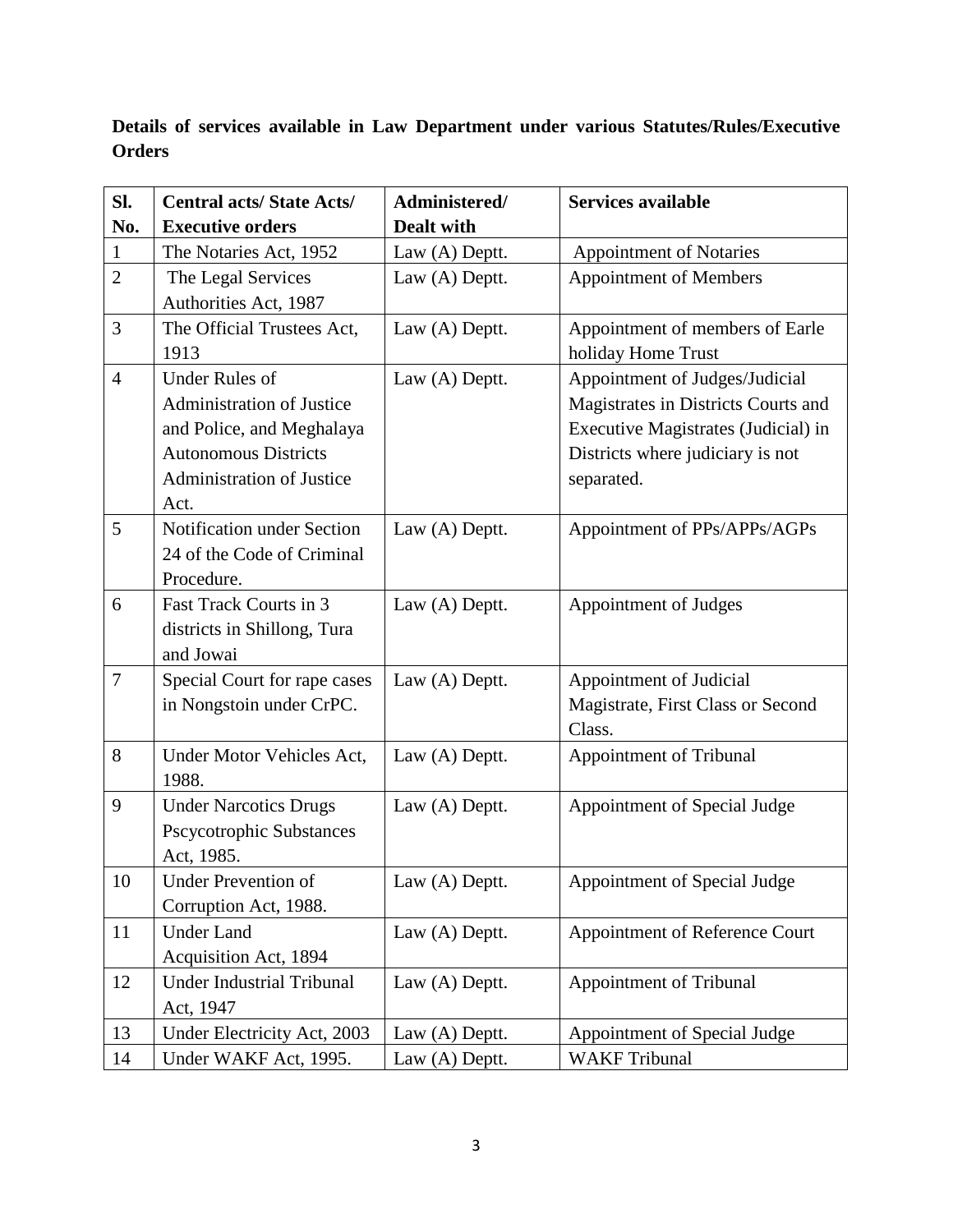| 15 | <b>Under Protection of</b>                   | Law $(A)$ Deptt. | <b>Special Court</b>        |
|----|----------------------------------------------|------------------|-----------------------------|
|    | Children from Sexual                         |                  |                             |
|    | Offences Act, 2012.                          |                  |                             |
| 16 | Indian Penal Code, Criminal   Law (A) Deptt. |                  | Administration of the Acts. |
|    | Procedure Code, Evidence                     |                  |                             |
|    | Act.                                         |                  |                             |

# **Organisational Setup**

| <b>Office of the Law Minister, Government of Meghalaya</b> |                                                       |                      |  |  |  |
|------------------------------------------------------------|-------------------------------------------------------|----------------------|--|--|--|
| <b>Name</b>                                                | <b>Address</b>                                        | <b>Phone Number</b>  |  |  |  |
| Shri. James P.K.Sangma<br>Hon'ble Law Minister             | Room Number 350<br>Yojana Bhawan<br>Shillong - 793001 | 2224828<br>PABX-2664 |  |  |  |
| P.S. to Minister for Law Minister                          | Yojana Bhawan<br>Shillong $-793001$                   | 2224828              |  |  |  |
|                                                            | <b>Office of the Secretary</b>                        |                      |  |  |  |

### **Office of the Secretary**

| <b>Name</b>                                    | <b>Address</b>                                                                            | <b>Phone Number</b>               |
|------------------------------------------------|-------------------------------------------------------------------------------------------|-----------------------------------|
| Shri C.V. Diengdoh, IAS<br>Secretary           | Room Number 314<br>Secretariat<br><b>Additional Building</b><br>Shillong - 793001         | 2210132<br>$PABX - 2695$          |
| Shri A.K.Sangma<br><b>Additional Secretary</b> | Room Number 222<br><b>Rilang Building</b><br>Main Secretariat<br><b>Shillong - 793001</b> | Phone $-2210361$<br>$PABX - 2691$ |
| Smti. L.L.Shangpliang<br>Joint Secretary       | Room Number 502<br><b>Rilang Building</b><br>Main Secretariat<br><b>Shillong - 793001</b> | 2212501<br><b>PABX - 2501</b>     |
| Smti. M.M. Sangma<br>Joint Secretary           | Room Number 502<br><b>Rilang Building</b><br>Main Secretariat<br>Shillong - 793001        | 2212604<br>$PABX - 2604$          |
| Shri. D.Lyngdoh<br>Deputy Secretary            | Room No.110<br><b>Rilang Building</b><br>Main Secretariat<br>Shillong $-793001$           | 2212598<br>PABX-2598              |